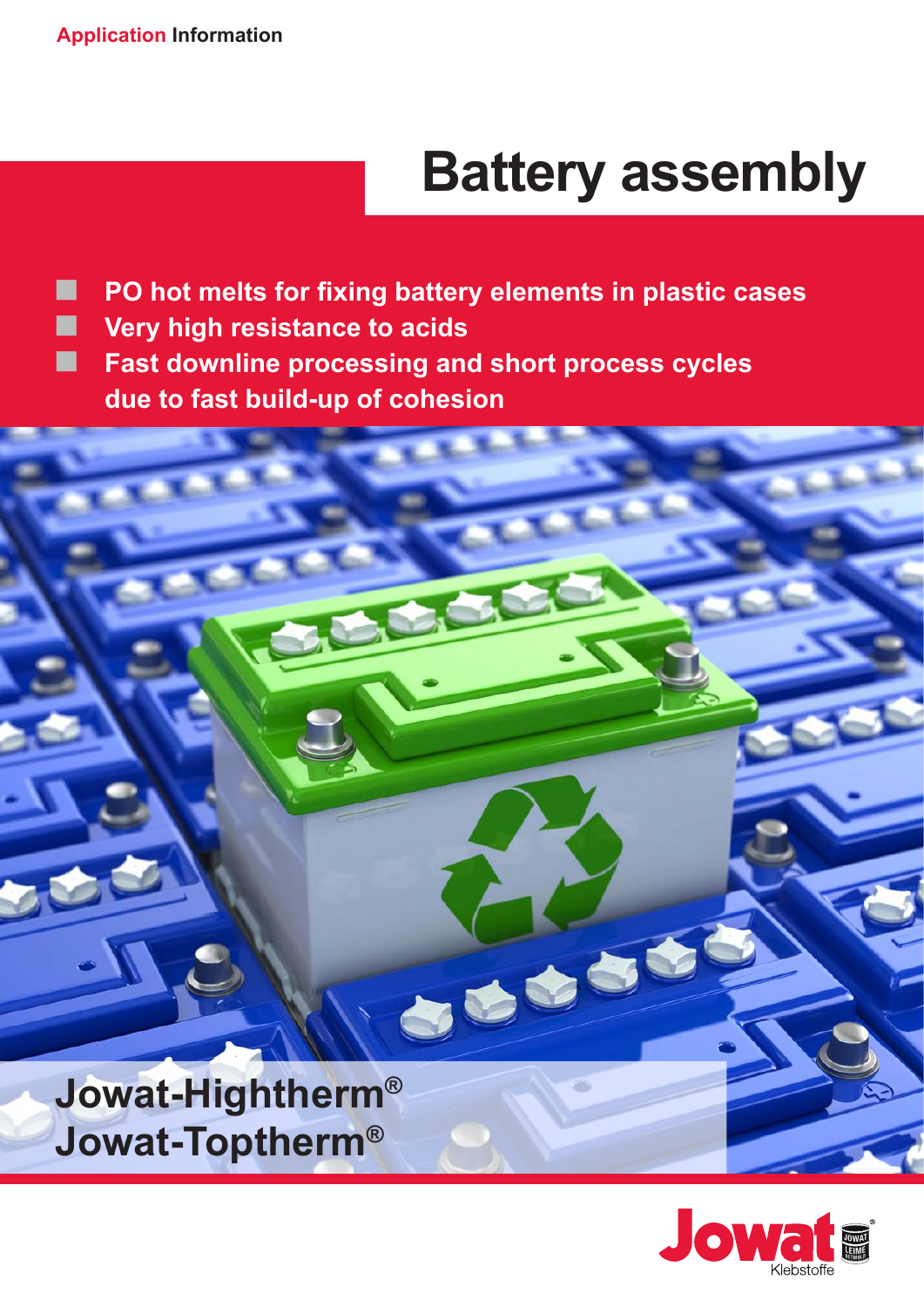## **Jowat-Hightherm® and Jowat-Toptherm® for battery assembly**



Adhesives used in the manufacture of automotive batteries have to meet very complex requirements. They must provide a long open time, a fast build-up of cohesion (=handling strength) and very high resistance to acids.

Thermoplastic PO hot melts are used more and more often in the manufacture of automotive batteries. Compared to the two component epoxy adhesives which are also used in this application, thermoplastic PO hot melts provide several major benefits, such as one component processing, higher acid resistance, and good adhesion to the PP case of the batteries. One component processing considerably reduces production downtimes due to maintenance and cleaning or to failures, and facilitates more reliable processes.

The PO hot melts **Jowat-Hightherm® 264.00** and the new high-performance product **Jowat-Toptherm® 264.70** have been developed especially for the manufacture of automotive batteries. These adhesives are characterised by good flow properties due to low viscosity. In addition, **Jowat-Hightherm® 264.00** provides a broad range of adhesion to PP battery cases and PP separators. **Jowat-Toptherm® 264.70** has been adapted optimally to fully automated processes and facilitates short process cycles due to its long open time and fast build-up of cohesion. High resistance to mechanical stress makes these PO hot melts are ready to completely replace the two-component epoxy systems.

|                                                        | 264.00     | 264.70    | 2-comp. epoxy                |
|--------------------------------------------------------|------------|-----------|------------------------------|
| Acid resistance                                        | $^{+++}$   | $+++$     | $++$                         |
| 1-comp. processing                                     | $+++$      | $+ + +$   | $\qquad \qquad \blacksquare$ |
| Single origin for recycling<br>(PP case – PP hot melt) | $^{+++}$   | $^{+++}$  | ۰                            |
| <b>Mechanical Strength</b>                             | $++$       | $+++$     | $+++$                        |
| Density $(g/cm3)$                                      | 0,87       | 0.90      | ca. 1,1                      |
| Adhesion to PP                                         | $^{+ + +}$ | $\ddot{}$ | $\qquad \qquad \blacksquare$ |

#### **Overview PO hot melts / 2-comp. epoxy**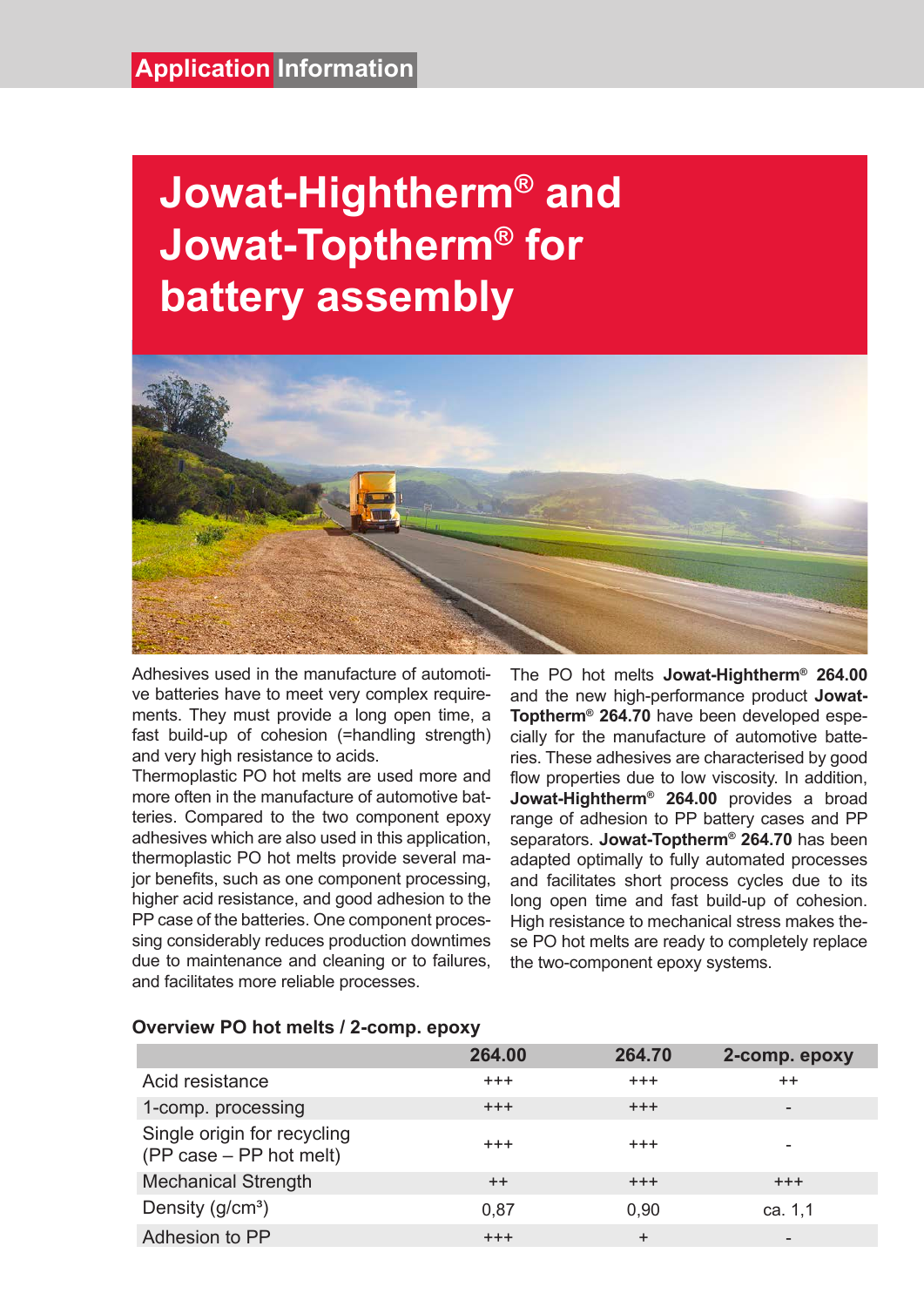## **Jowat-Hightherm® 264.00**

PO hot melt for fixing battery elements in plastic cases

| Polymer basis                       | polyc |
|-------------------------------------|-------|
| Viscosity at 180 °C                 | appro |
| Processing temperature              | 170 - |
| Open time (measured on a 2 mm bead) | appro |
| Density                             | appro |
| Colour                              | white |

polyolefin approx. 3,400 mPas 170 - 190 °C approx. 25 seconds approx.  $0.87$  g/cm3



### **Jowat-Toptherm® 264.70**

PO hot melt for fixing battery elements in plastic cases

| Polymer basis                       |
|-------------------------------------|
| Viscosity at 180 °C                 |
| Processing temperature              |
| Open time (measured on a 2 mm bead) |
| Density                             |
| Colour                              |

polyolefin approx. 8,900 mPas 170 - 190 °C approx. 90 seconds approx.  $0.90$  g/cm3 colourless transparent



#### **Advantages**

- ◆ Long open time and fast cohesion build-up  $\rightarrow$  fast downline processing possible
- ◆ Very high resistance to acids
- $\checkmark$  Single origin for recycling  $(PP<sup>o</sup>)$  battery case – PO hot melt)
- Good adhesion to PP battery cases and PP separators
- $\checkmark$  1-component processing
	- $\rightarrow$  higher process reliability
	- $\rightarrow$  fewer interruptions
	- $\rightarrow$  wess maintenance and cleaning